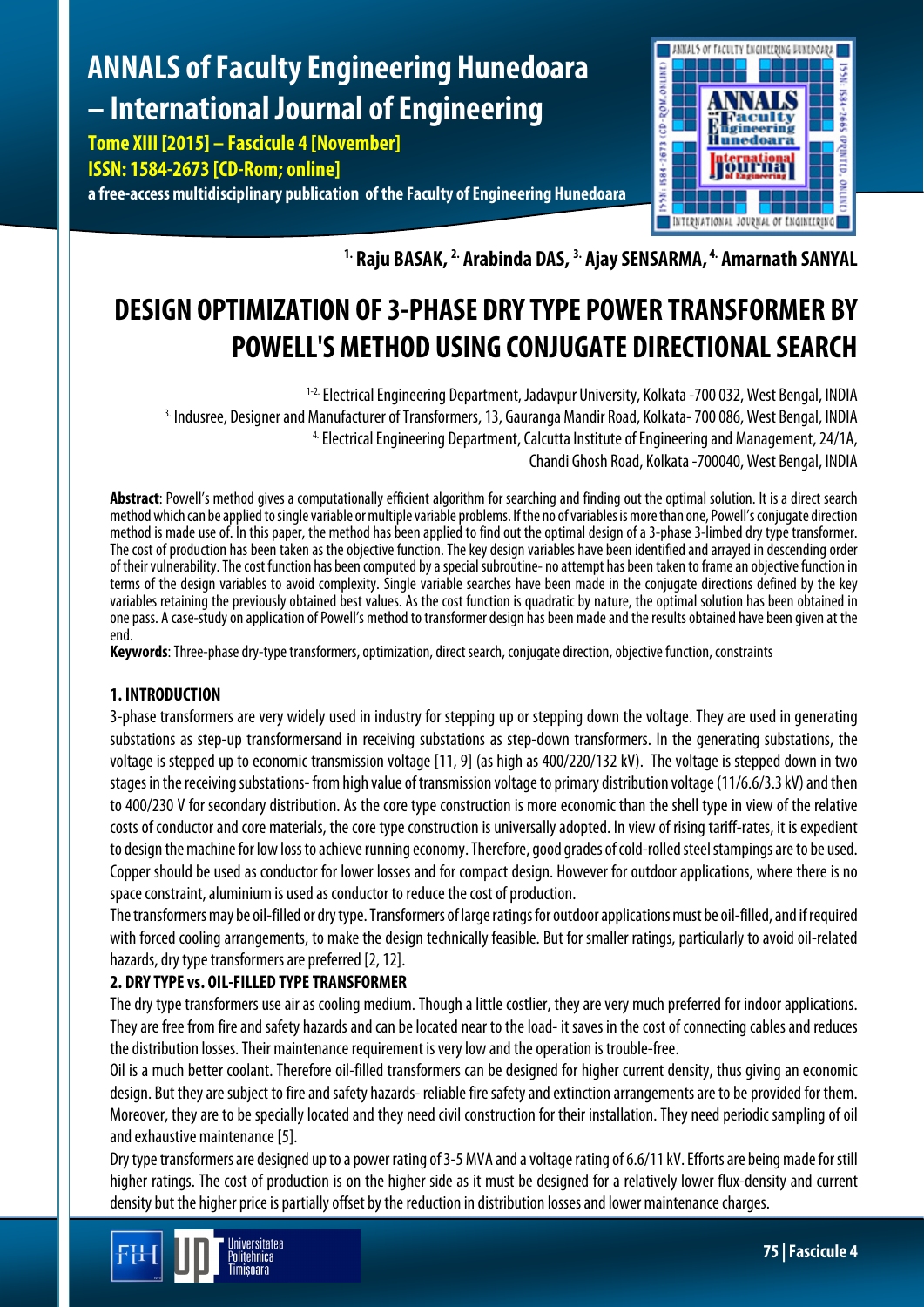#### **3. OPTIMAL DESIGN**

Optimization itself is an old concept. It was known in principle frommany centuries back in history but in the earlier regimes it could not be effectively applied due to absence of computational facilities. The advent of fast-acting digital computer with enormous memory has paved the path to optimal design of industrial equipment following one of the several paths suggested by the mathematicians [1].

Optimal design is choosing the best possible design from a set of feasible designs, generally in presence of equality and inequality constraints [7]. The first step in the process is to identify the design variables, particularly the key variables which significantly affect the cost. The second step is to frame the objective function or the cost function- its minimality or maximality has to be found out as the case may be. The third step is to note down the customer's specifications or the design constraints- the design must conform to the specifications without violating any constraint. The fourth step is to write down the algorithm or flow chart for the chosen optimization technique and then to write down the computer program. In the next step, the program is to be run for the specific cases and results obtained. Recourse has to be made to computer [13] for going through these steps.

There are several optimization techniques viz.

- a) Bracketing method- (i) exhaustive search and (ii) bounding phase
- b) Region elimination method- (i) interval halving, (ii) Fibonacci search and (iii) golden section search
- c) Point estimation method- (i) successive quadratic approximation
- d) Gradient search method- (i) Newton-Raphson, (ii) Repeated bisection (iii) Secant and (iv) Cubic search

The choice is to be made according to the specific problem [6, 3].

#### **4. POWELL'S METHOD-SINGLE AND MULTIPLE VARIABLE SEARCH**

Powell's method is a point estimation method-it is apattern search technique with quadratic convergence. Most of the functions can be approximated by a quadratic (or a 3-point parabola) without much loss of accuracy. Powell's method uses successive quadratic approximation which closely fits the original. Therefore, it is most efficient out of all direct search methods. The simplest is the single variable search. It starts with the choice of three initial points. A quadratic curve is fitted to these points.The minimum of this curve is used as a candidate point for the next iteration. The process is continued until convergence.

The algorithm for single variable search can be extended to multiple variables. This is Powell's conjugate direction method and has been claimed to be most successful one. It uses the history of the previous searches to find out new directions of search. Even nonquadratic functions can be solved by this method.

The process starts with finding out a no of linearly independent search directions. Then a series of unidirectional searches are made along each direction, starting every time from the previous best point. The optimal solution is obtained in one pass for quadratic functions. One or two more passes may be required for non-quadratic functions [3].

#### **5. APPLICATION TO TRANSFORMER DESIGN**

The cost function of a transformer generally depends on many design variables [9, 8]. So it is necessary to search for the optima in different directions corresponding to each variable. Application of Powell's method becomes a simple exercise by avoiding the formulation of an objective function in terms of the design variables. The design of a transformer goes through multiple steps. Nonlinear functions and integer variables are involved, also graphs or data-files. Therefore, the expression for objective function becomes very cumbrous and untraceable. It becomes much easier to apply Powell's method to a cost function that is computed by a subroutine dedicated only for the design of the transformer.

At first, the design variables are identified and arrayed in descending order of their vulnerability. The constraints are also identified. Then, Powell's conjugate direction method is applied. A single variable search is started with the most sensitive variable. The best value obtained (without violating any constraint) is retained for the next search with the second sensitive variable. This practice is continued until single variable searching for all the variables is complete. This is one cycle of searching.

The hyper-surface generated by the variables is concave for a quadratic function. So the optimal solution is reached in one cycle [3]. One or two more cycles of searching has to be made for non-quadratic functions with the best possible values obtained so far. This practice has been followed in this work.

#### **6. DESIGN CONSIDERATIONS- VARIABLES AND CONSTRAINTS**

A keen competition is going on in the market for cheaper engineering products of good quality. This trend has reflected itself in the design procedure [4]. A 3-limbed core construction has been used as the shell construction gives rise to higher price. CRGOS has been chosen as core material and copper as conductor material to reduce the losses and to get a compact design. The transformer is of dry type and open. The objective function has been taken as the cost of production. Two key variables have been identified which affect the cost viz.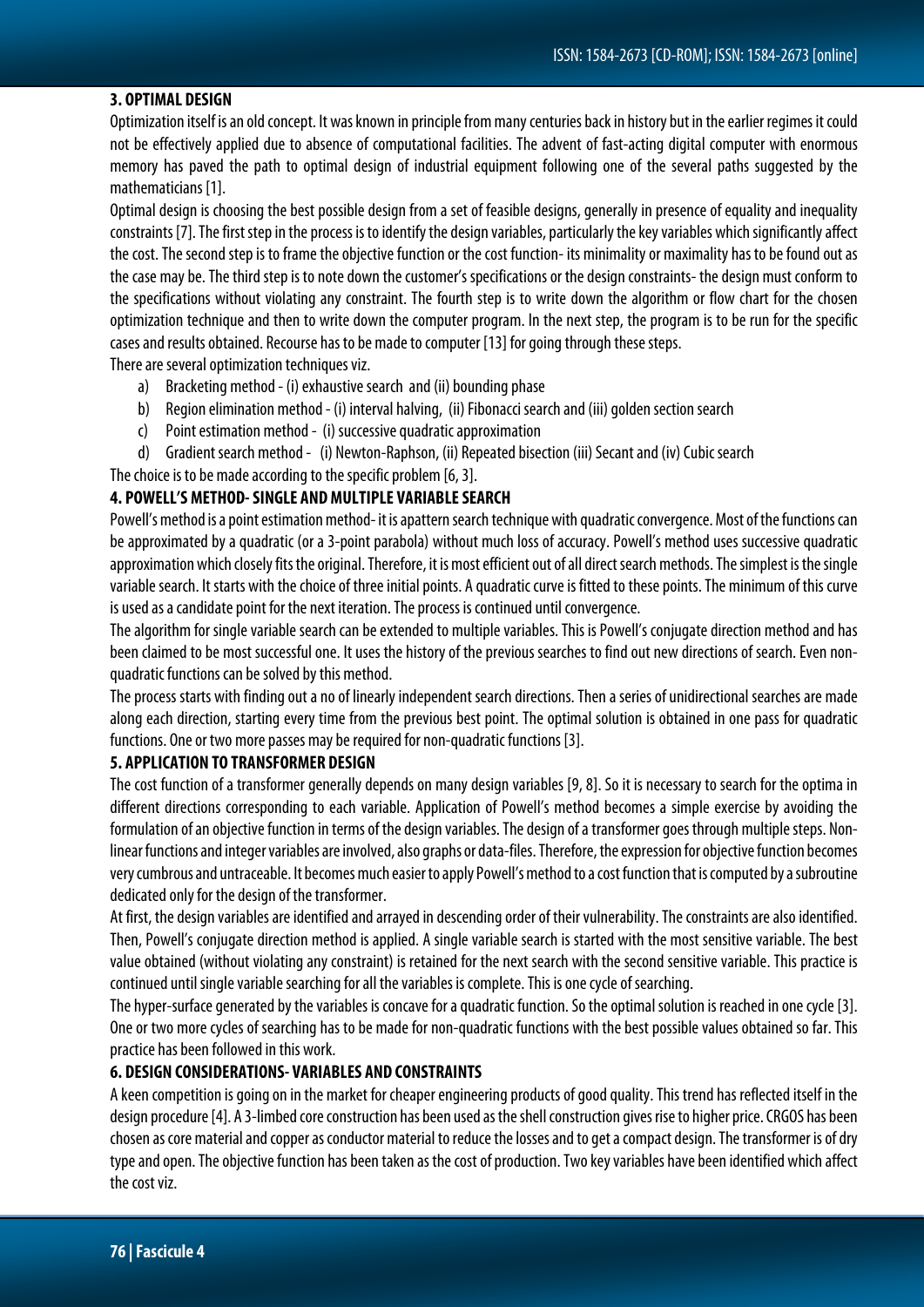- $=$  e.m.f. constant *K* in *E<sub>t</sub>* =  $K\sqrt{S}$ , where *E<sub>t</sub>* = e.m.f./turn and *S* = KVA-rating of the transformer.
- $\equiv$  window height : width ratio  $R_w = H_w / W_w$  where  $H_w \& W_w$ : height & width of the window.

The approximate value of *K* and *R<sub>w</sub>* are known from designers' accumulated experience.

The flux-density in the core and the current density in the conductor have been fixed at maximum possible values, without violating constraints, to reduce the cost of production [11]. Other variables e.g. thickness of lamination, no of core-steps etc. have minor effects on the cost function- no search has been made in those directions.

#### **7. ALGORITHM**

The developed algorithm using Powell's method for searching along conjugate direction [3] is given below: Search along e.m.f. constant *K*

- 1 Choose initial point (for e.m.f. constant), step size, convergence constants:  $x_1$ ,  $\vee$ ,  $\varepsilon_c$ ,  $\varepsilon_k$
- 2  $K \leftarrow x_i$ : Go to transformer design subroutine
- 3  $x_2 \leftarrow x_1 + V$
- 4  $f_1$  ← cost, obtained from subroutine.
- 5  $K \leftarrow x_2$ : Go to transformer design subroutine
- 6  $f<sub>2</sub>$  ← cost, obtained from subroutine.
- 7 If  $f(x_1) > f(x_2)$  then  $x_3 \leftarrow x_1 + 2\mathsf{V}$  else  $x_3 \leftarrow x_1 -\mathsf{V}$
- 8  $K \leftarrow x_3$ : Go to transformer design subroutine
- 9  $f_3$  ← cost, obtained from subroutine.

 $(x_1, f_1), (x_2, f_2), (x_3, f_3)$  are three points of the cost function

- 10  $f_{\min} = \min(f_1, f_2, f_3); x_{\min}$  corresponds to  $f_{\min}$
- 11  $a_0 \leftarrow f_1$
- 12  $a_1 \leftarrow (f_2 f_1)/(x_2 x_1)$

13 
$$
a_2 \leftarrow \left\{ (f_3 - f_1) / (x_3 - x_1) - a_1 \right\} / (x_3 - x_2)
$$

- 14  $\overline{x} = (x_1 + x_2) / 2 a_1 / (2 a_2)$
- 15 *K*  $\leftarrow \overline{x}$  : Go to transformer design subroutine
- 16  $f_4$  ← cost, obtained from subroutine.
- 17 If  $|f_{\min} f_4| < \varepsilon_c$  and  $|x_{\min} x_4| < \varepsilon_k$  then go to step 20
- 18 Choose the best three out of these four points.
- 19 Re-label them according to:  $x_1 < x_2 < x_3$ : go to step 4
- 20 Optimum:  $f_{\min} \leftarrow \min(f_1, f_2, f_3, f_4)$ :  $x_{\min}$  corresponds to  $f_{\min}$
- 21  $K \leftarrow x$ <sub>min</sub>
- 22 Choose initial point (for window height : width ratio), step size, convergence constants:  $x_1$ ,  $V$ ,  $\varepsilon_c$ ,  $\varepsilon_k$
- 23  $R_{\omega} \leftarrow x_1$ : Go to transformer design subroutine
- 24  $x_2 \leftarrow x_1 + V$
- 25  $f_1$  ← cost, obtained from subroutine.
- 26  $R_w \leftarrow x_2$ : Go to transformer design subroutine
- 27  $f_2$  ← cost, obtained from subroutine.
- 28 If  $f(x_1) > f(x_2)$  then  $x_3 \leftarrow x_1 + 2V$  else  $x_3 \leftarrow x_1 -V$
- 29  $R_w \leftarrow x_3$ : Go to transformer design subroutine
- 30  $f_3 \leftarrow$  cost, obtained from subroutine.

 $(x_1, f_1), (x_2, f_2), (x_3, f_3)$  are three points of the cost function

- 31  $f_{\min} = \min(f_1, f_2, f_3); x_{\min}$  corresponds to  $f_{\min}$
- 32  $a_0 \leftarrow f_1$
- 33  $a_1 \leftarrow (f_2 f_1)/(x_2 x_1)$
- 34  $a_2 \leftarrow \left\{ \frac{f_3 f_1}{x_3 x_1} a_1 \right\} / (x_3 x_2)$
- 35  $\overline{x} = (x_1 + x_2) / 2 a_1 / (2 a_2)$
- 36  $R_{\nu} \leftarrow \overline{x}$  : Go to transformer design subroutine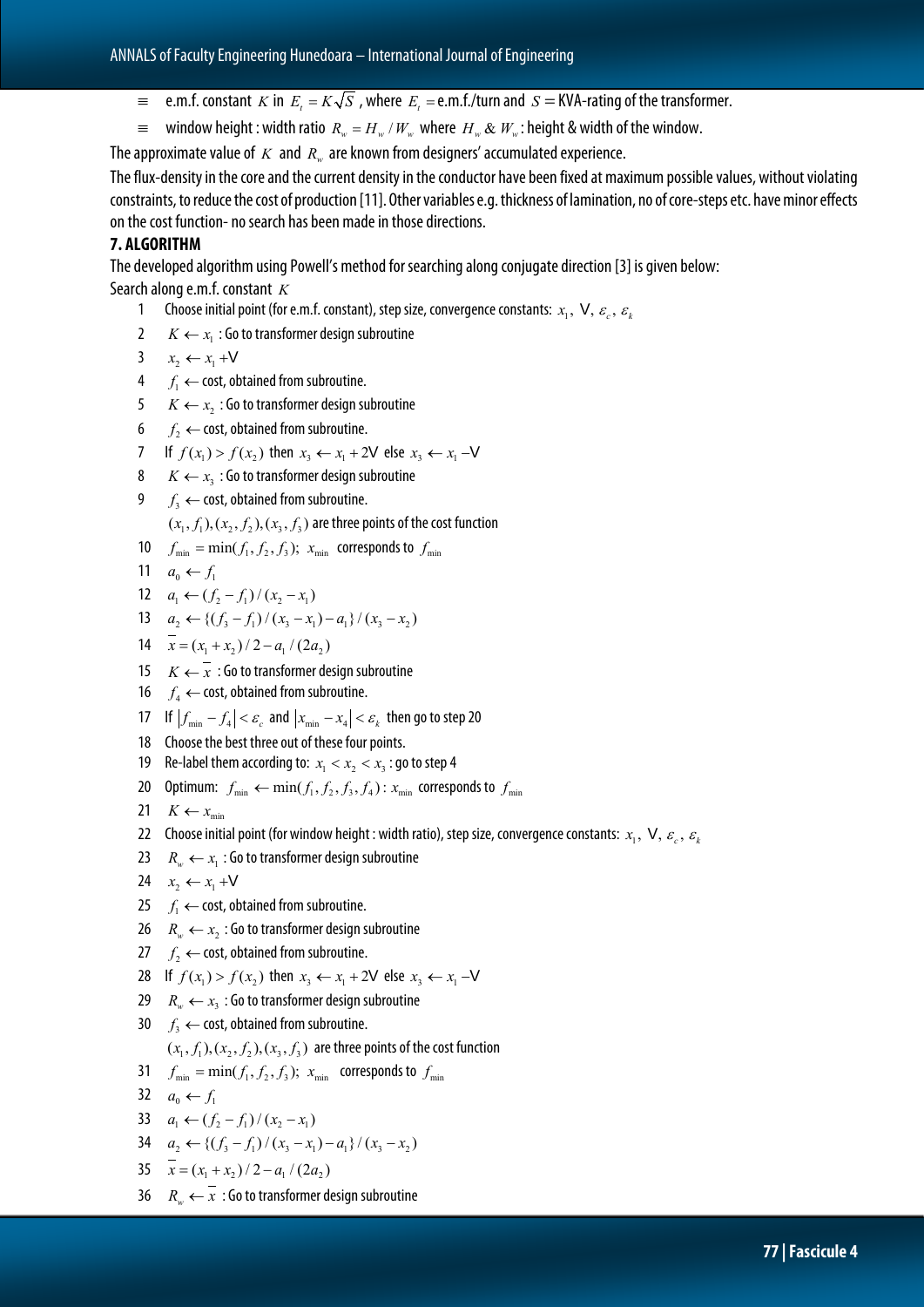- 37  $f_4 \leftarrow \text{cost}, \text{obtained from subroutine}.$
- 38 If  $|f_{\min} f_4| < \varepsilon_c$  and  $|x_{\min} x_4| < \varepsilon_k$  then go to step 41
- 39 choose the best three out of these four points.
- 40 Re-label them according to:  $x_1 < x_2 < x_3$ : go to step 25
- 41 Optimum:  $f_{\min} \leftarrow \min(f_1, f_2, f_3, f_4)$ :  $x_{\min}$  corresponds to  $f_{\min}$
- 42  $R_w \leftarrow x_{\min}$ : go to transformer print subroutine
- 43 Stop
- 44 End

#### **8. CASE-STUDY**

The case-study has been made on design optimization of a 3-phase dry type power transformer of rating 10 kVA, 3300/433 V, 50 Hz. by using Powell's method.At first a single variable search has been made based on e.m.f. constant *K* . Then a second single variable search has been made based on window height : width ratio R<sub>w</sub>. During this search, the value of *K* has been fixed at the best value obtained in the first search. No further iteration had to be made as the minimality was obtained in one pass.

Single variable search on e.m.f. constant *K* . Initially chosen value:  $K = 0.6$ ; The step length has been chosen as 0.005. The iterations are shown in Table-1.

| Count | $x(i) = K$ | $f(i)$ , Rs. | Count | $x(i) = K$ | $f(i)$ , Rs. | Count | $x(i) = K$ | $f(i)$ , Rs. |
|-------|------------|--------------|-------|------------|--------------|-------|------------|--------------|
|       | 0.6        | 23443.85     |       | 0.5642181  | 23203.75     |       | 0.4630825  | 22921.53     |
|       | 0.605      | 23481.19     |       | 0.5692181  | 23229.86     |       | 0.4680825  | 22916.91     |
|       | 0.595      | 23411.39     |       | 0.5592181  | 23178.90     |       | 0.4730824  | 22911.85     |
|       | 0.5642181  | 23203.75     |       | 0.4630825  | 22921.53     |       | 0.4139886  | 23111.93     |

#### **Table-1**: Iterations with change in e.m.f. constant K

The problem converges to solution for K= 0.4730824. It has taken only 3 iterations to get the minimum cost of Rs. 22911.85. The convergence constant has been set at Rs. 10/-

b) Single variable search on window height/width ratio  $R_w$  is being conducted. The value of e.m.f. constant has been fixed at: K= 0.4730824, obtained from the earlier single variable search on K. The convergence constant has been set at Re. 1/-. The iterations are shown in Table-2.

| Count | $x(i) = R_w$ | $f(i)$ , Rs. | Count | $x(i) = R_w$ | $f(i)$ , Rs. |
|-------|--------------|--------------|-------|--------------|--------------|
|       | 3.0          | 22911.85     |       | 3.40824      | 22886.77     |
|       | 3.05         | 22906.49     |       | 3.45824      | 22886.28     |
|       | 3.1          | 22901.83     |       | 3.50824      | 22886.29     |
|       | 3.40824      | 22886.77     |       | 3.48304      | 22886.23     |

#### **Table-2** – Iterations with change in window height : width ratio

The problem converges to solution for window height: width ratio,  $R_w = 3.48304$ . The initially chosen value is 3.0. It has taken only 2 iterations. The minimum cost has been found out to be Rs. 22886.23 p. The difference is only Rs. 25.62 p. No improvement is found in the further pass- so the process is terminated. The design data-sheet for the optimized machine is given below:

- $\equiv$  Rating: 10KVA, 3300/433 V, 50 Hz., Dy-connected, 3-phase, 3-limbed, dry-type transformer.
- $\equiv$  Constraints: efficiency close to 96%; voltage regulation below 3%; no load current below 2%
- $\equiv$  EMF/turn= 1.496962 volts
- $\equiv$  Primary/secondary current in A: 1.01 / 13.33
- $\equiv$  No of primary/secondary turns: 2204 / 167
- $\equiv$  No tapping have been used to avoid problems arising out of it.
- $\equiv$  Maximum core flux-density chosen = 1.5 wb/m<sup>2</sup>
- $\equiv$  Core flux= 6.7431E-03 wb
- $\equiv$  Net area of iron  $= 4.4954E-03$  m<sup>2</sup>
- $\equiv$  Cold Rolled Steel (CRS) type core has been chosen. The stacking factorhas been taken as 0.92
- $\equiv$  Gross area of iron  $= 4.8863E-03$  m<sup>2</sup>
- $\equiv$  Diameter of the circumscribing circle= 8.5591E-02 m
- $\equiv$  3-stepped core has been used.
- $\equiv$  The length of the core-stampings in mm: 77 /61 /34
- $\equiv$  The current density has been chosen as 3 A/ m<sup>2</sup>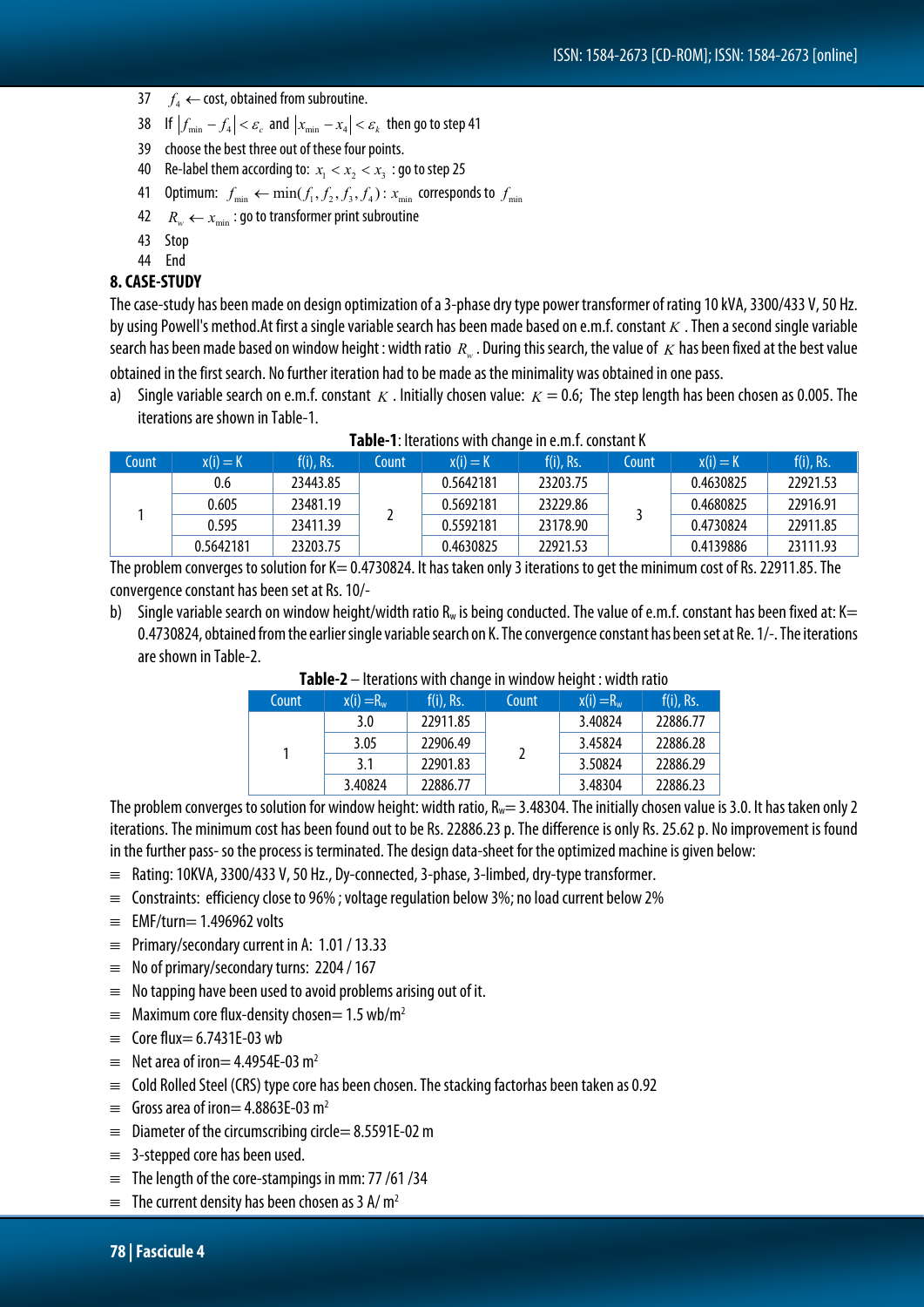- $\equiv$  The window space factor has been taken as 0.3003
- $\equiv$  The window area = 9.8867E-03 m<sup>2</sup>
- $\equiv$  The width, height of the window in mm: 53 /186
- $\equiv$  The width, height of the yoke in mm: 77 /63
- $\equiv$  The distance between core centers = 139 mm
- $\equiv$  The total width, height in mm: 355/312
- $\equiv$  The length of mean turn of primary winding= 0.38611 m
- $\equiv$  The length of mean turn of secondary winding = 0.31078 m
- $\equiv$  The resistivity of copper at operating temperature has been taken as 0.022 ohm/m<sup>3</sup>
- $\equiv$  The resistance of primary winding= 55.603Ω
- $\equiv$  The resistance of secondary winding= 0.25690Ω
- $\equiv$  The total copper loss = 307.21 Watts.
- ≡ Per cent copper loss= 3.0721
- $\equiv$  Iron loss/Kg for the material at the chosen flux-density = 1.627 Watt
- ≡ Total iron loss= 70.898 Watts
- $\equiv$  Percent iron loss= 0.70898
- $\equiv$  Efficiency at full load and 0.9 lagging p.f. = 0.9597
- $\equiv$  Leakage reactance referred to primary = 29.402 $\Omega$
- $\equiv$  Per cent resistance/ leakage reactance: 3.0721/0.89996
- $\equiv$  Voltage regulation at full load and 0.9 lagging p.f = 2.7649
- $\equiv$  Magnetizing current w.r.t. primary = 1.5986E-02 A
- $\equiv$  Per cent magnetizing current= 1.5826
- ≡ Percent iron loss current= 0.70898; Percent no-load current= 1.7341
- $\equiv$  The volumein /weight of copper: 1.5516E-03 m<sup>3</sup>/13.809 Kg
- ≡ The specific cost of copper, and total cost of copper: Rs. 600/-per Kg / Rs. 8285/-
- $\equiv$  The volume/weight of iron: 6.1914E-03 m<sup>3</sup>/43.575Kg
- $\equiv$  The specific cost of iron, and total cost of iron: Rs. 160/- per Kg /Rs. 6972/-
- $\equiv$  Total cost of copper and iron =Rs. 15257/-
- $\equiv$  Considering other direct and indirect cost as 50%, the selling cost =Rs. 22886/-

#### **9. CONCLUSION**

Powell's method is a powerful direct search method for finding out the optimal solution. It can be applied to both univariate and multivariate problems. The method of conjugate direction is applied to multivariate problems. The method minimizes a quadratic function in finite no of steps. Any non-linear problem can be approximated as a quadratic near its minimum. Therefore, the conjugate direction method gives quick convergence.

Powell's method is an extension of the basic pattern search method. Though it is best-suited for quadratic functionsit can be extended to non-quadratic functions also. For non-quadratic functions the convergence may not be obtained in a single pass. A single variable search may be sufficient forsome simple design problems, but in most cases we have to conduct a multivariablesearch using the method of conjugate direction.

In this paper the design optimization of a 3-phase 3-limbed dry type transformer has been made using Powell's conjugate direction method. The cost of production has been taken as the objective function. Two key variables  $K & R$  which affect the cost function appreciably have been chosen as key variables. The variables have been initialized from designers' accumulated experience. Then conjugate directional search has been made to reach the minimal solution. The minimality has been obtained in a single pass as the function is quadratic. Compared to other methods, the minimal point has been reached in a much less no of iterations. The cost function for specified values of design variables has been evaluated by a specially constructed subroutine. The dimensions, performance variables and the cost elements have been given at the end.

#### **References**

[1] Anderson, O.W. : Optimum Design of Electrical Machines, IEEE Trans. (PAS), Vol.(86), 707-11, 1967.

- [2] Dasgupta, I.: Design of Transformers, First Edition, New Delhi, Tata McGraw-Hill Education Pvt. Ltd., 2002.
- [3] Deb, K.: Optimization for Engineering Design, PHI, 2010.